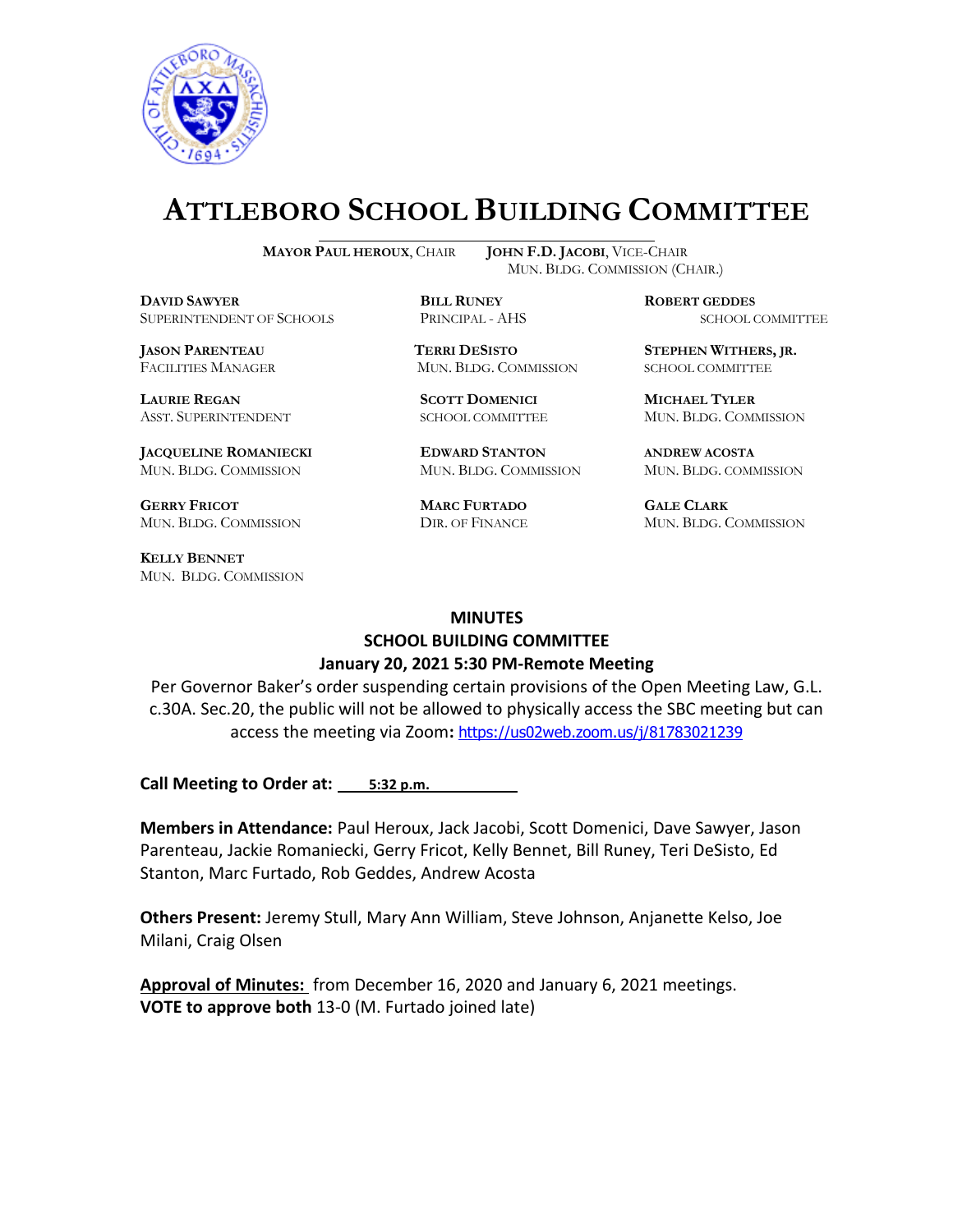#### **Bills & Payments:**

**VOTE to approve 13-0** (B. Runey disconnected)

| Vendor        | Invoice #           | Invoice     | <b>Amount</b>  |
|---------------|---------------------|-------------|----------------|
|               |                     | <b>Date</b> |                |
| Skanska       | 1316825-000-1434-52 | 1/7/21      | \$143,325.00   |
| Kaestle Boos  | 16027.00-47         | 12/30/20    | \$113,265.00   |
| Consigli      | Application 20      | 12/31/20    | \$5,126,360.45 |
| <b>Briggs</b> | 217663              | 12/26/20    | \$10,586.50    |
| FedEx         | 7-234-62710         | 1/4/21      | \$18.01        |
| <b>Total</b>  |                     |             | \$6,393,554.96 |

# **Attleboro High School-project update:**

## **Consigli:**

Construction Progress: Almost all of the roof is complete. Two areas remain to be buttoned up. The next couple of weeks the last two will be complete. Then roofer will be on site to complete detailing (metal trim and edges). Storefront windows in on A, B & C south. Masonry continues to work from east to west on the south elevation of bldgs. A & B, and north side of F. Masonry starting on front elevation C. On the outside, where there aren't permanent windows there are temporary windows allowing heat throughout building. All the slabs with the exception of one and an area to access last section are complete. Eventually the permanent slab is sloped – keeping it level now so work can continue in the area. Within the auditorium the catwalks are 100% installed. On  $4<sup>th</sup>$  floor drywall is ongoing in several rooms. 4<sup>th</sup> floor one side much of the interior drywall in some of the rooms and actually worked down to the first level with framing. A lot of the MEP's are also worked down to the  $1<sup>st</sup>$  floor. Good progress all around. Lot of framing and ductwork, duct insulation, plumbing and sprinkler pipe as well. Project continues to be on schedule. Will start exterior window systems including curtain walls. Working  $4<sup>th</sup>$  floor down to 1<sup>st</sup>. Mechanical rooms are starting to take shape as well.

Temporarily enclosed at A, B & C. In the other areas it's ongoing to temp them in. The costs to enclose them all does not make sense so some of the areas will remain open until installation of windows and curtainwall systems.

Turf Field – not much has changed since substantial completion. Working on punch lists currently. Temporary fence has been taken down. Locks are on all the permanent fencing. Plan to discontinue a portion of RWD has been prepared and received by Samiotes. They are filing the necessary documents for the transfer of the property to the abutters.